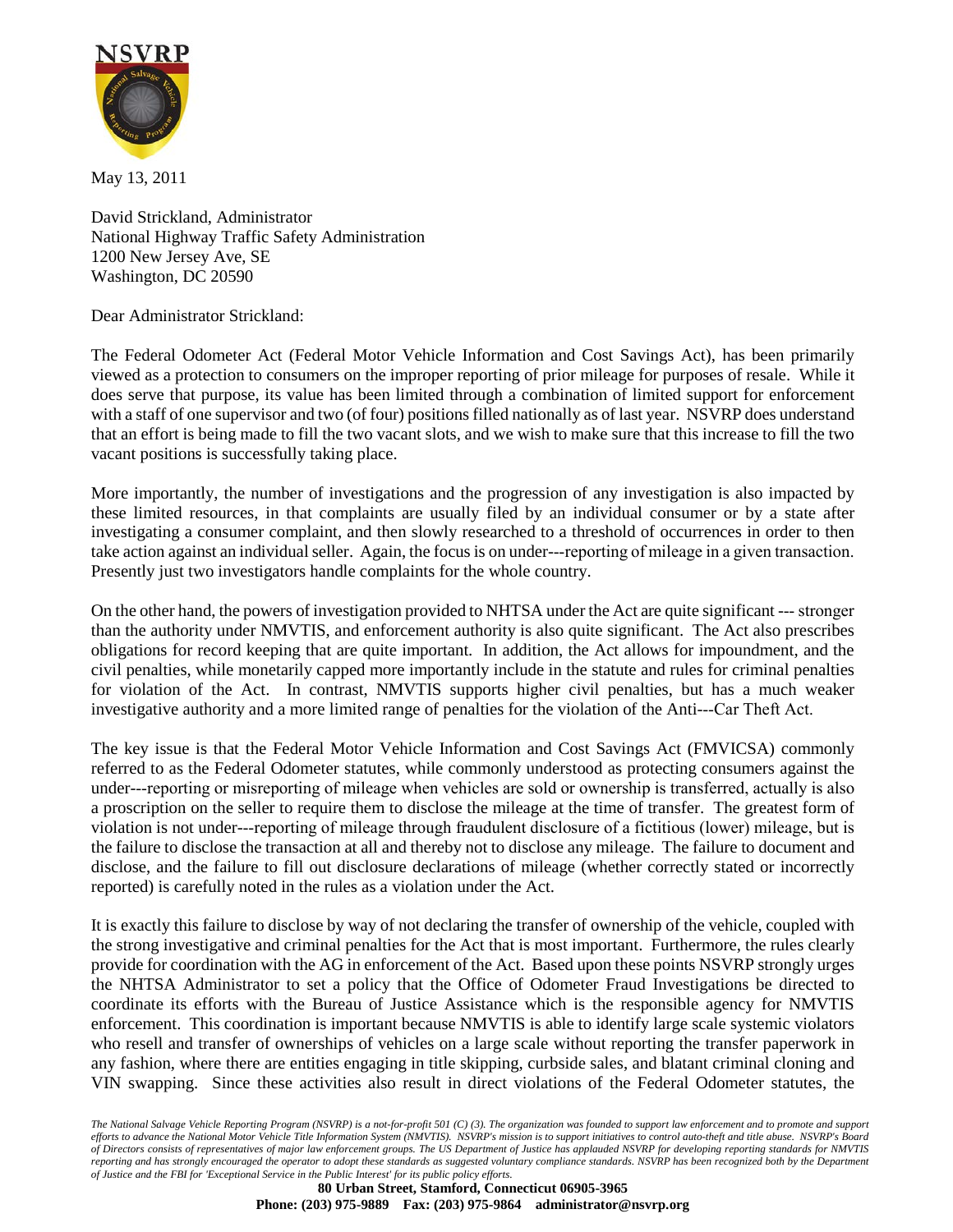

coordination of efforts between both agencies will both simplify discovery of major violations, and improve compliance and enforcement on a large scale at very low cost to either agency.

In today's environment large scale vehicle transactions take place over the Internet. Many of these sales involve either repeat bulk resellers such as auction houses, insurers, fleets and brokers, and it is becoming apparent that in many cases the transactions are not either well regulated or transparently reported. Others are transacted over exchanges such as EBay Motors and Craig's List. Many such transactions involve purchases where the reseller then engages in fraudulent practices up to and including theft and VIN swaps to hide the identity of the stolen vehicles. As part of these acts a violation of the Federal Odometer Act also takes place. The unique requirements of the Odometer Act for reporting, and the compliance and enforcement powers provided to NHTSA under the act are well suited to coordinate with the efforts of other agencies and help all of us to apply stronger controls on the marketplace to protect consumers and reduce fraud and auto theft. It will also help to reduce the ability of criminal groups to paper over illegal sales transactions to the public and help cut of a source of funding to criminal groups and terror organizations.

NSVRP has documentation available, which it has been sharing with both BJA and the Office of Odometer enforcement on examples of apparent large scale title skipping by insurance companies, auctions and other entities resulting in potentially many thousands of violation of the FMVICSA Act along with coordinating violations of the Anti-‐Car Theft Act (NMVTIS), and where the behavior as described by those entities have also been determined by the relevant state authorities to be apparent violations of state law.

In addition, as another example, the State of California recently indicted a broker for more than 1200 violations of sham transactions that included forged paperwork, undisclosed previous total loss damage and fraudulent and unreported mileage. These violations also were coupled with the failure to report into NMVTIS, and again represent a corresponding violation of the Odometer statutes.

NSVRP believes that when there has been a violation of the NMVTIS rules on the reporting of a vehicle, there very often will be a corresponding violation of the Federal Odometer Act. NSVRP also is convinced that the investigative, compliance and enforcement of these two acts support each other, and in fact the department in DOJ that is responsible for prosecution for both Acts is the same department, making the coordination even easier to justify and manage.

An additional consequence of the current Internet based resale of used and salvage vehicles on a mass scale, is that suspicious and fraudulent transactions by individual entities can be flagged with relative ease, and that as a result agencies when working together can then more easily build cases for large scale violations. While the Internet presents additional difficulties for state jurisdictions to enforce actions against these national and international players, NHTSA, DOJ and other federal parties do not have the same impediments to overcome. NSVRP believes that the Federal Odometer Act is uniquely suited as a tool to help regulate the modern electronic market place for the resale of vehicles and to help protect the public by forcing the entities that either operate the large scale electronic market places, or the major suppliers of vehicles to those market places to report completely and to operate transparently. This will also allow for a very cost efficient way to funnel excellent leads to a limited NHTSA Odometer Enforcement staff to be highly effective at developing and closing out compliance actions.

Lastly, as presently interpreted, the requirement for odometer reporting is limited to vehicles less that 10 years old. NSVRP understands that this limitation was not set at 9 years as part of the original act, but was reduced to 0-‐9 years in a subsequent update made through regulation rather than by a change in underlying statute.

*The National Salvage Vehicle Reporting Program (NSVRP) is a not-for-profit 501 (C) (3). The organization was founded to support law enforcement and to promote and support efforts to advance the National Motor Vehicle Title Information System (NMVTIS). NSVRP's mission is to support initiatives to control auto-theft and title abuse. NSVRP's Board of Directors consists of representatives of major law enforcement groups. The US Department of Justice has applauded NSVRP for developing reporting standards for NMVTIS reporting and has strongly encouraged the operator to adopt these standards as suggested voluntary compliance standards. NSVRP has been recognized both by the Department of Justice and the FBI for 'Exceptional Service in the Public Interest' for its public policy efforts.*